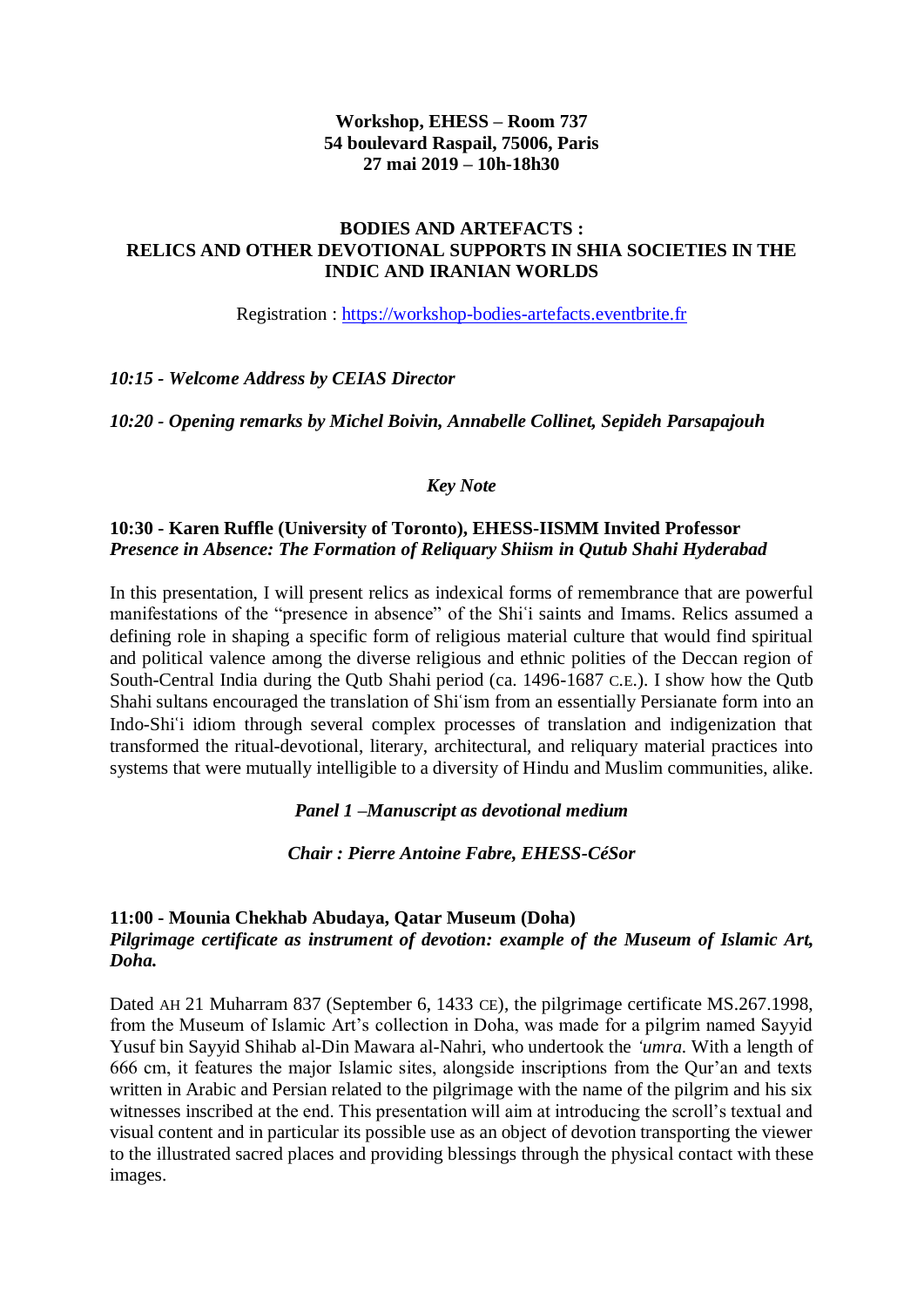### **11:30 - Zahir Bhalloo, Free University Berlin**

### *"From Sehwân to Masqat. Manuscripts of Sindhi elegies (marsiyâ) among the Lawâtiya of Oman"*

Manuscripts containing Shiʻi devotional poetry, in particular Sindhi elegies (*marsiyâ*) of Sâbit ʻAli Shâh (d. 1800) of Sehwân on the martydom of Husayn (d. 680), were abandonded in the late nineteenth century by the majority of South Asian Khoja followers loyal to the Shia Imami Ismaili spiritual leadership of the Aga Khan. These manuscripts continue to be used, however, as devotional supports by the dissident Twelver Shiʻi Khoja minority known as Lawâtiya that settled in Masqat. In this paper, we will examine how these manuscripts become part of the Khoja *satpanth* religious tradition in South Asia and their contemporary role among the Lawâtiya of Oman.

#### **12:00 - Olly Akkerman, Free University Berlin**

## *A Neo-Fatimid Library in the Making: The Social Lives of Arabic Manuscripts among the Alawi Bohras of South Asia*

The Bohras, a small but vibrant Ismaili community in India that is almost entirely closed to outsiders, hold a secret Arabic manuscript culture, which is enshrined and preserved in royal archives or khizānāt. This paper will investigate the materiality of the khizāna and the social role of its manuscripts. As secret objects that are part of a living manuscript culture, I argue, these manuscripts are central to the identity of the community. Beyond their function as carriers of knowledge, the paper will examine how the books of the khizāna are understood among the Bohras as devotional supports and relics, embodying the direct and unbroken link between the community and the Fatimid past.

*12:30 - Lunch break*

## *Panel 2- Body and its imprint in devotional rituals*

## *Chair : Rémy Delage,* **CNRS-CEIAS**

## **14:00 - Daniel de Smet, CNRS-LEM**

### *The foundation of the shrine of al-Husayn's head in the last decades of Fatimid Egypt: its political and religious implications*

One of the last Fatimid caliphs, al-Zâfir, transferred to Cairo the relic of al-Husayn's head, previously discovered in a miraculous way in Ascalon by the Armenian Fatimid vizier Badr al-Jamâlî. In 1154, eighteen years before Saladin put an end to the Fatimid Empire, the shrine of al-Husayn was officially opened and its devotion was overtly promoted by the regime. Although our sources about this event are scarce, I will try to cast some light on the political and religious implications of the introduction of this Shi'i cult shortly before the final triumph of Sunni Islam in Egypt.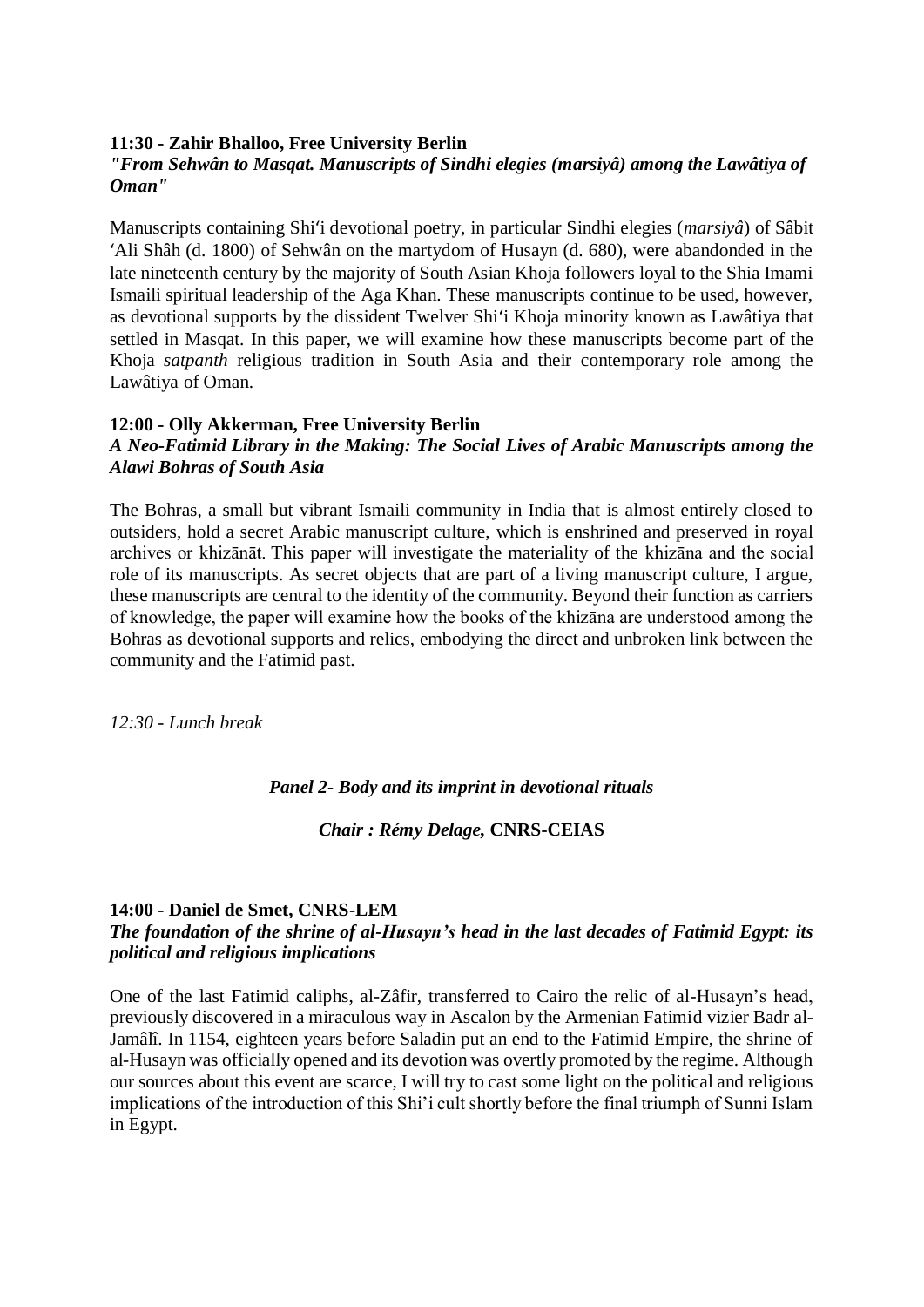# **14:30 - Sepideh Parsapajouh, CNRS-CéSor** *Some reflections on the geography of corporal relics in Twelver Shia Islam*

In Twelver Shia Islam, considering the plurality and multiplication of the venerated figures, the holy places are also innumerable. In this presentation, I focus on the places of devotion that are supposed to contain the bones (corporal relics). I will try to present them in a schematic framework and to discuss some factors (liturgical and emotional) for explaining the importance of some of them, as well as some aspects of their transformations and changes over time.

# **15:00 - Delphine Ortis, INALCO**

## *The body of the malañg renunciant and his emotions in the devotional rituals of Qalandarī (Sehwan Sharif, Pakistan)*

To shed light on the place of the body and emotions in Shia devotional rituals, we will take the renunciant qalandarī or *malañg* as the subject. Indeed, to progress on the path of Lāl Shahbāz Qalandar, he must put his body and emotions to the test. We wonder what roles do the body and emotions play in this learning of devotion? And what does the transformed body of *malañg* represent?

## **15:30 - Annabelle Collinet, Musée du Louvre**

# *Taʿziyeh and dasteh: ʽAlam, costumes and objects of Moharram's devotional theatre and processions in Iran since the Qajar period*

During the ceremonies related to the commemoration of the martyrdom of Imam Ḥosayn and his companions, the bodies of actors and believers carry signs that identify the devotional figures celebrated. These objects (armour elements, weapons and sculptures) visually concentrate the story and figure invoked. In the theatre as well as on the banners, they represent the words declaimed, sung or inscribed that relate the drama. The objects worn and carried today are very similar to those identifiable for the Qajar period and are largely inspired for the costumes, from safavid period productions. Made of forged steel and damascened with precious metals, these objects show the durability of models with a strong visual identity and the recurring use of this metal for Shia devotional objects.

*16:00 - Coffee break*

## *Panel 3- Circulation of Material Culture between Shiism and Sufism*

## *Chair: Hélène Zwingelstein, CéSor-EHESS*

## **16:30 - Michel Boivin, CNRS-CEIAS** *Body in absence: the* **Mawla jo qadam** *in Sindh between Shiism and Sufism*

A number of papers have been devoted to the *qadam-e rasul* in South Asia, or the Prophet Muhammad's footprints which are visited by devotees. Amazingly, the scholars did not pay attention yet to the *qadam-e mowla*, namely places where Ali's footprints can be found, or his horse's footprints. Such sites can be found in many Sufi sites in the Indus Valley, although they can also be arranged as separate places of devotion, as it is the case in Hyderabad, Sindh. The paper will investigate how the *qadam-e mowla* can inform us about the interaction between Shiism and Sufism both in Shia and Sufi places of pilgrimage.